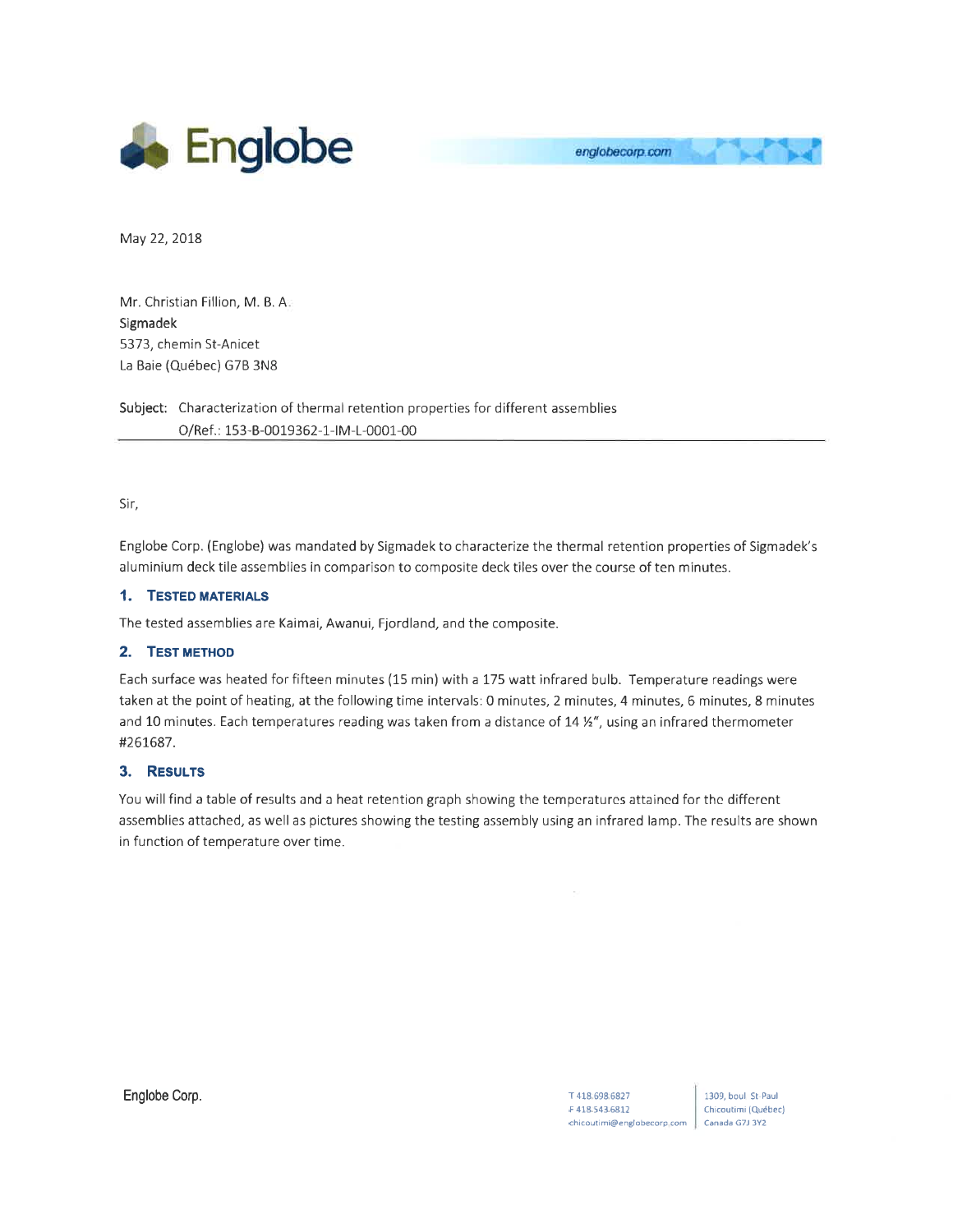Subject: Characterization of thermal retention properties for different assemblies<br>O/Ref.: 153-B-0019362-1-IM-L-0001-00

May 2018

We trust this report meets your specifications, and we remain available to provide any additional information you may require.

Yours truly,

 $\approx$ 

Hugues Simard, tech. sr Project manager

Encl<sub>e</sub> Annex 1 Results table

> Annex 2 Heat retention graph

Annex 3 Photographs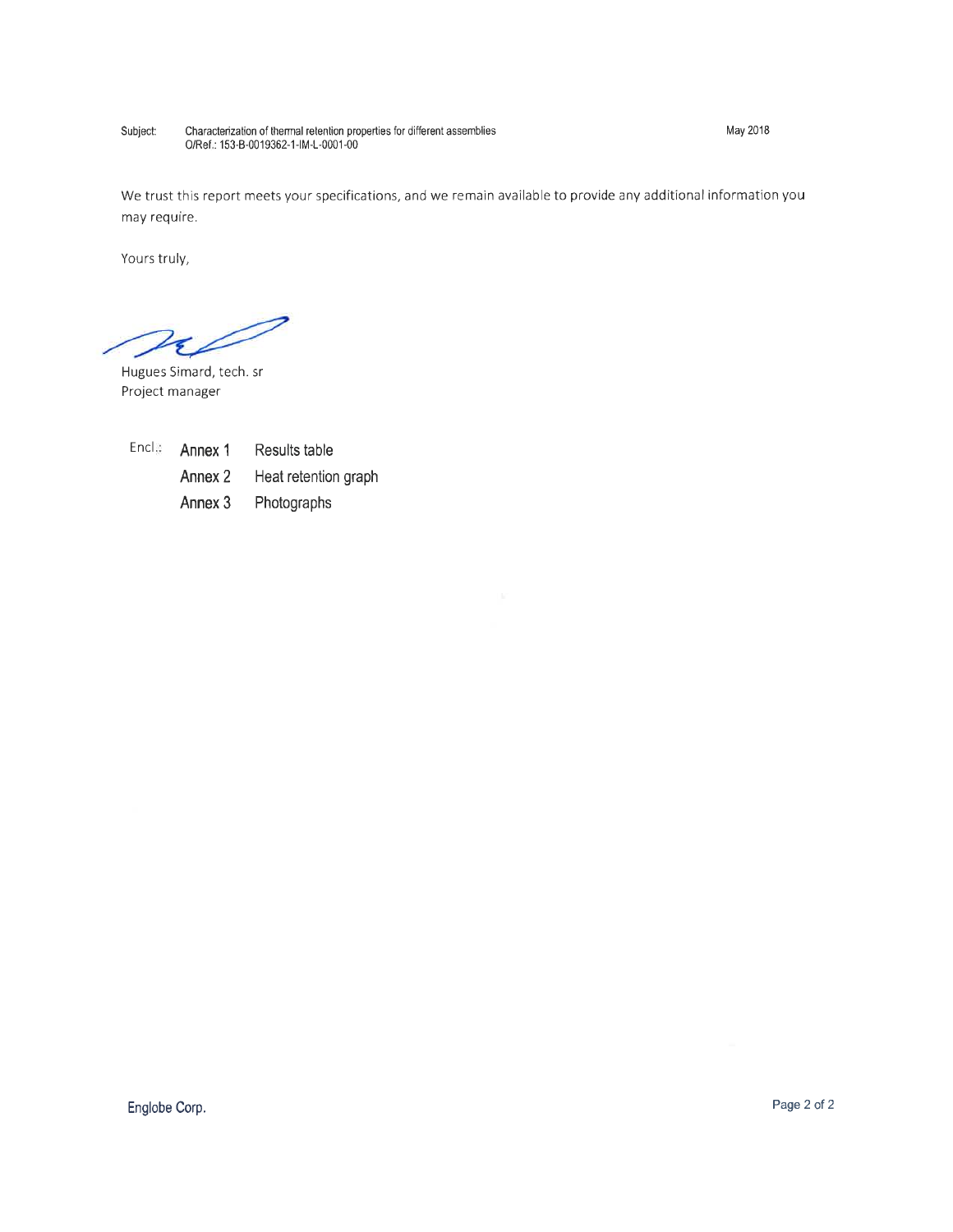Annex 1 Results table

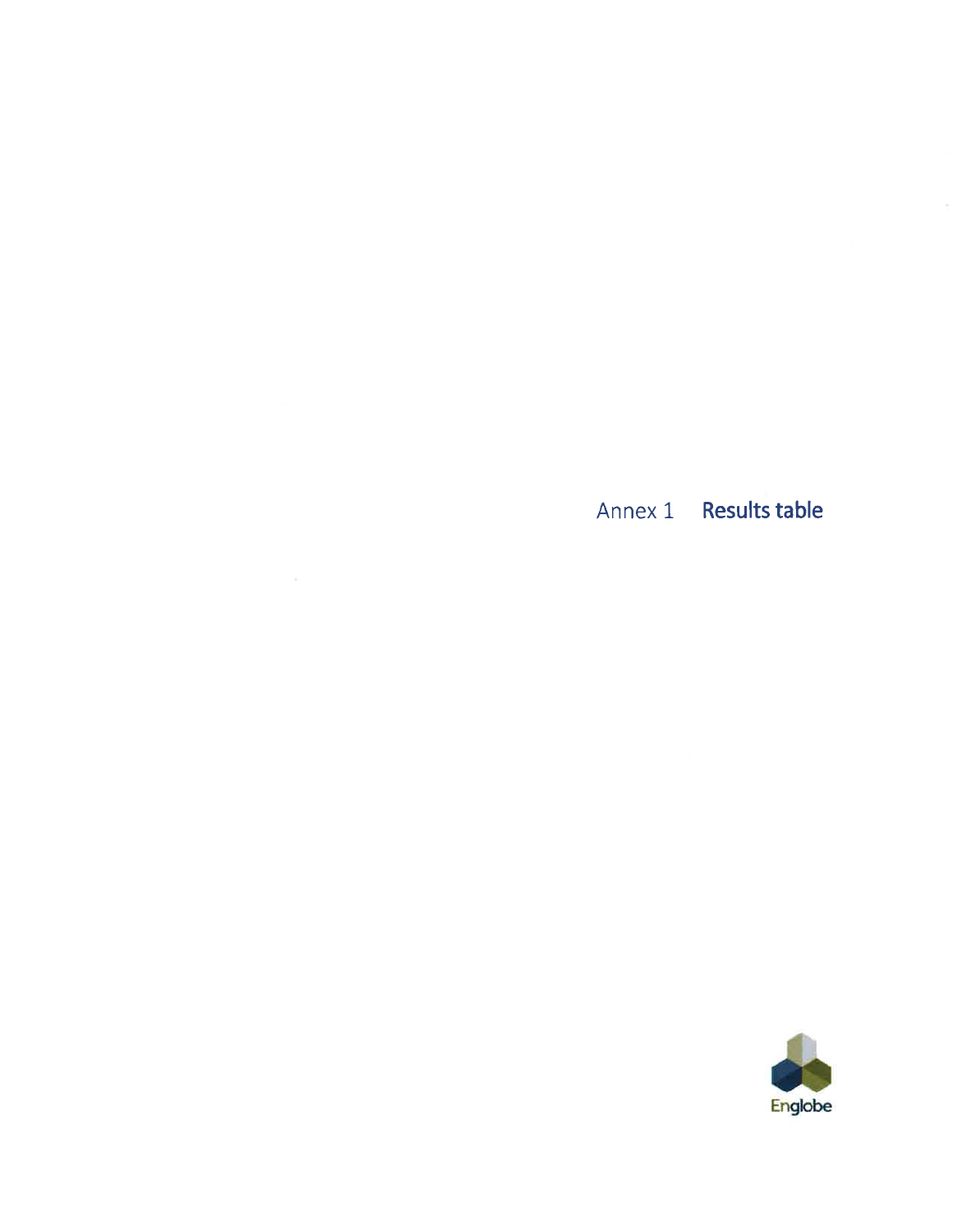

| <b>Equipement:</b> | Infrared thermometer #261687 |
|--------------------|------------------------------|
|--------------------|------------------------------|

## **Test method:** 1- Heat during 15 minutes with a 175 watt infrared bulb 2- Distance of thermometer:  $14\frac{1}{2}$  inches

| Ambiant temperature | 19,6   | 20,2   | 20,4      | 20        |
|---------------------|--------|--------|-----------|-----------|
| <b>Minutes</b>      | Kaimai | Awanui | Fjordland | Composite |
| 0                   | 43,2   | 41,6   | 43,8      | 103,2     |
| 2                   | 36,2   | 35,2   | 37,4      | 68,4      |
| 4                   | 31,6   | 32,2   | 32,8      | 54,2      |
| 6                   | 28,6   | 29,2   | 29,8      | 46,6      |
| 8                   | 26,6   | 27,9   | 27,8      | 40,8      |
| 10                  | 25,2   | 25,4   | 25,8      | 37,2      |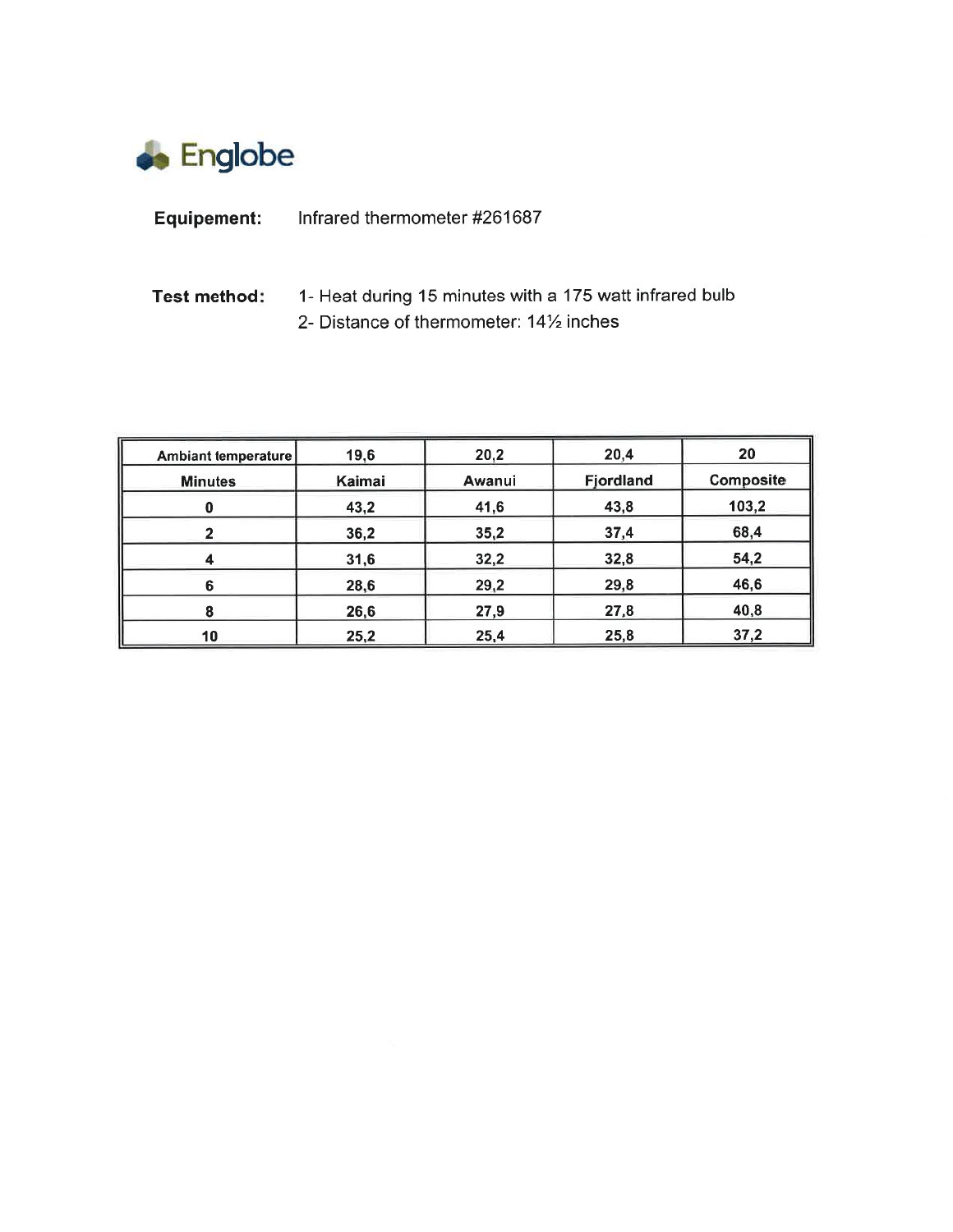Annex 2 Heat retention graph

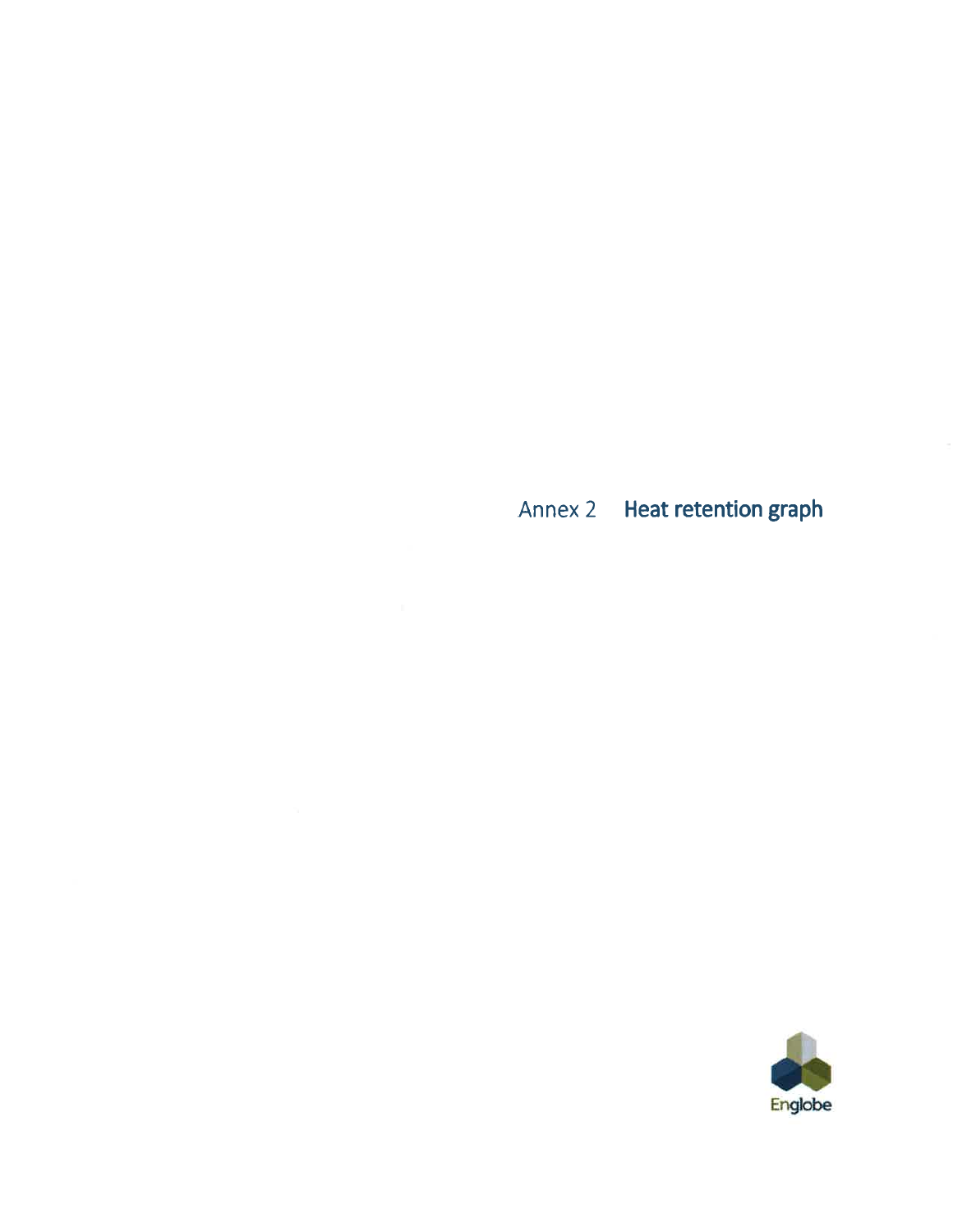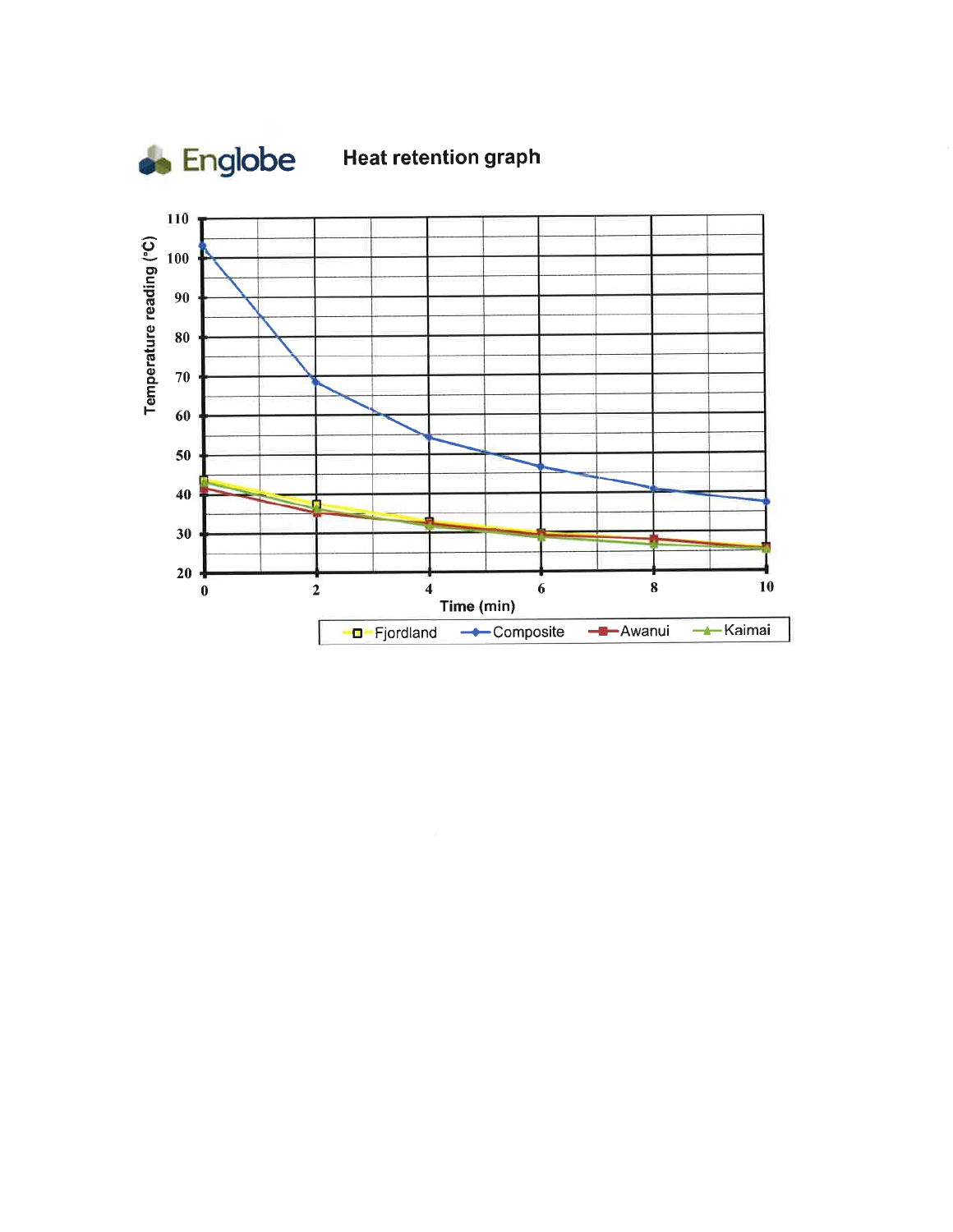Annex 3 Photographs

Ń

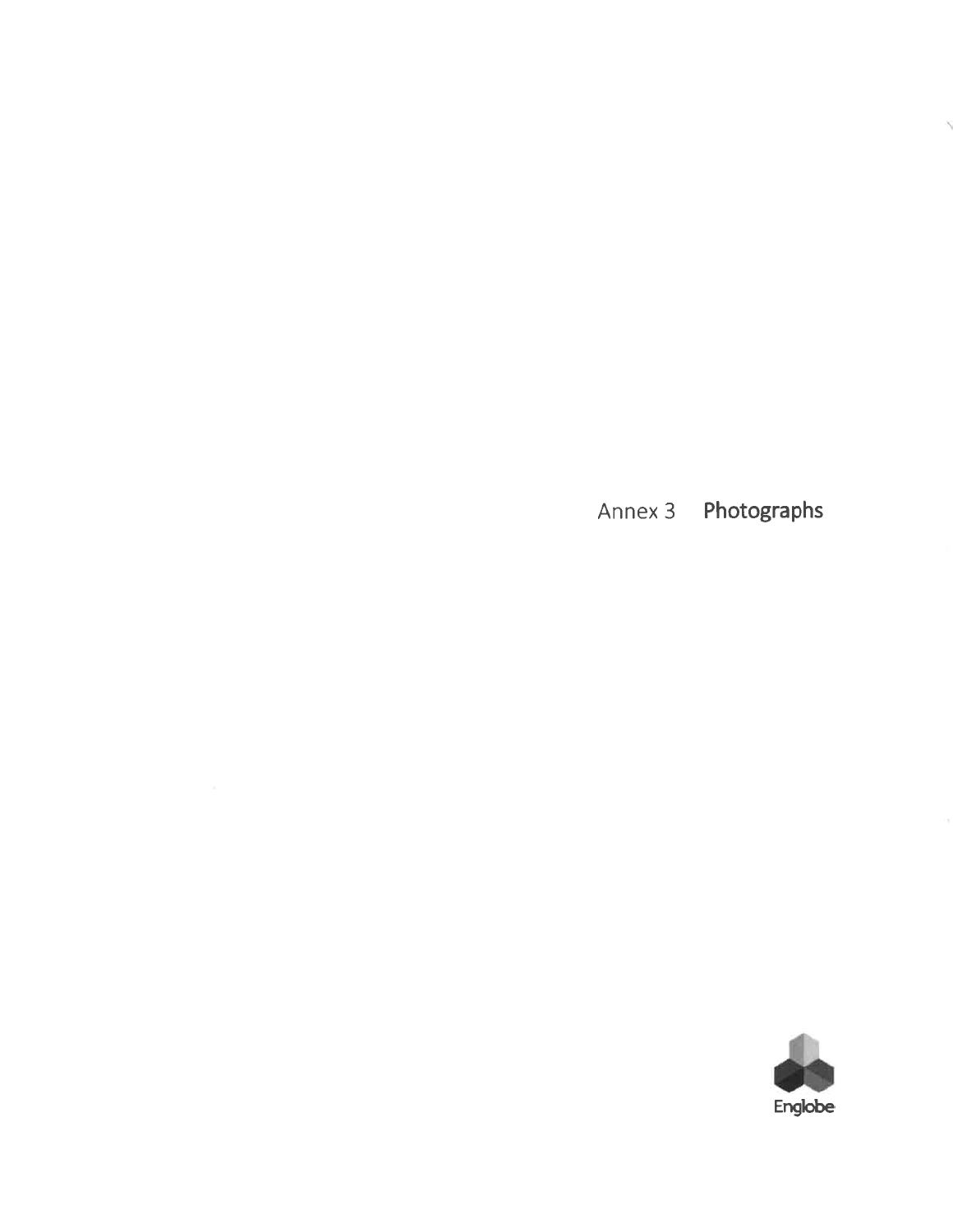

Material 1: Kamai deck tiles